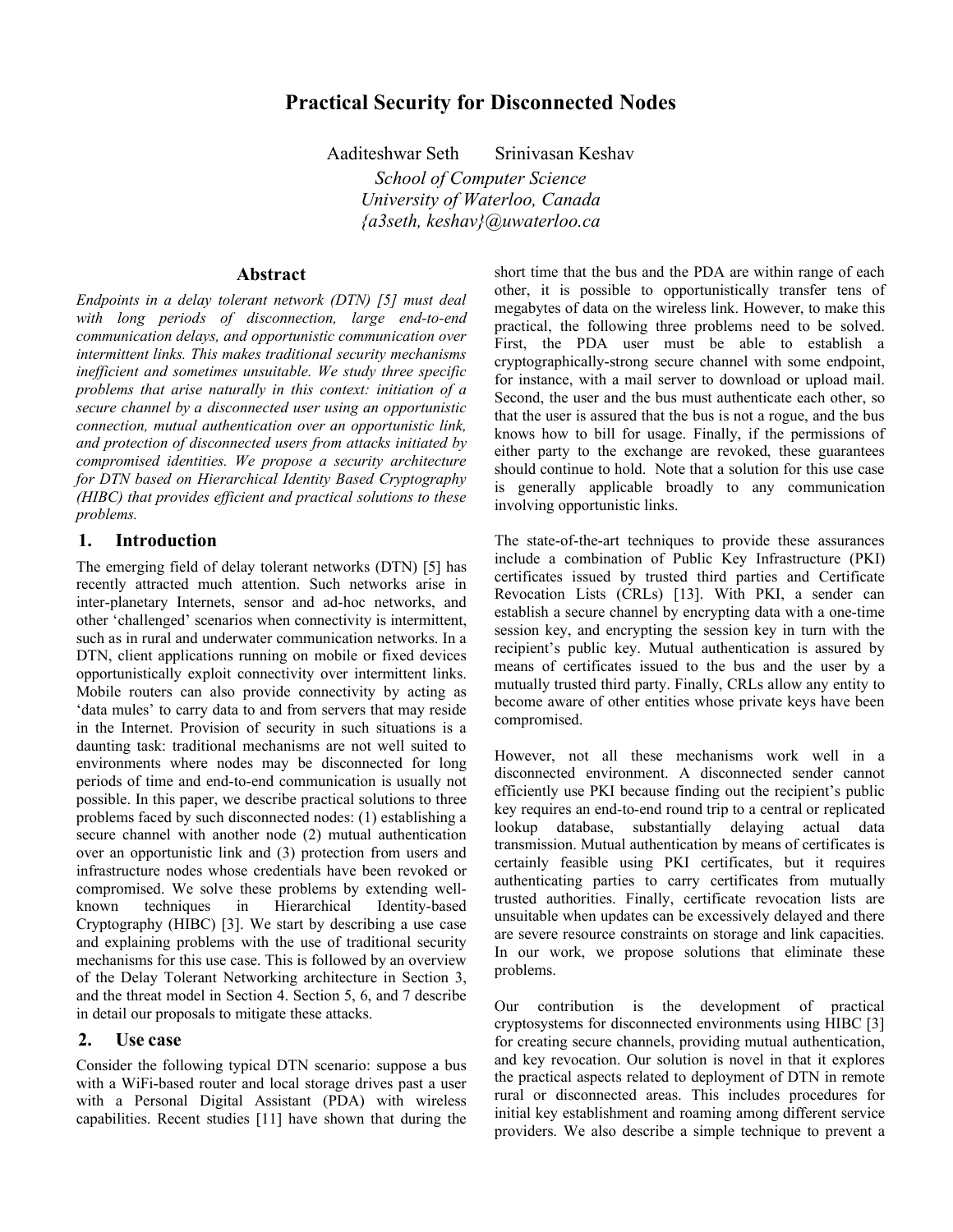user's identity from being compromised due to the loss or theft of a mobile device.

# **3. DTN overview**

We use the Delay Tolerant Networking (DTN) [5] architecture as the basis of our design. This architecture has the following salient features:

- 1. Intermediate persistent storage
- 2. Use of opportunistic links
- 3. Data is sent in the form of self-identifying *bundles*

We now present some definitions relevant to our work.

- 1. *Region:* A region is a collection of mutually reachable DTN routers, determined by administrative policies, communication protocols, naming conventions, or connection types. The Internet is a single DTN region.
- 2. *Gateway:* This is a DTN router with interfaces on more than one region. An *Internet gateway* is a DTN router with at least one interface to the Internet region.
- 3. *Custodian:* This is a DTN router that acts as alwaysavailable proxy for intermittently connected hosts. Custodians opportunistically receive bundles from disconnected hosts, forward them to other custodians, and deliver them to a receiver whenever the receiver connects to the network.
- 4. *Local DTN router:* This is the DTN router that communicates directly with an endpoint. A local DTN router may or may not be a custodian as well.

We now outline some extensions to the basic DTN architecture to support user mobility; these are described in more detail in Reference [1]. We assume that mobile hosts are identified using an opaque globally unique identifier (GUID). We also assume that every DTN router has a 'default' entry that allows bundles to be forwarded (eventually) to an Internet gateway. The Internet region maintains a registry called the *Home Location Register (HLR)* that maps the mobile's GUID (*I*) to its current region (*R*). Each region maintains a *Visitor Location Register (VLR)* that stores a mapping and path from the GUIDs (*I*) of all hosts currently in the region to that host's custodian DTN router (*C*). Finally, each custodian maintains a *Local Location Register (LLR)* that maps from the GUID to the best last-hop fixed or mobile DTN router (*M*) for each mobile.



#### **Fig. 1: Three stage hierarchy of lookups**

Routing tables in a region are established using reverse-pathforwarding when a REGISTER message sent by a host propagates towards its closest Internet gateway. To send data, a host sends an 'unbound' bundle that is propagated using default paths to an Internet-accessible gateway, which locates the host's current region using the HLR and forwards the bundle to one of the region's gateways. Routing within a region from the gateway to the host uses the routing tables established using during host registration

This three-stage lookup hierarchy is shown in Fig. 1. When a mobile device moves, its location information is updated, if necessary, in the appropriate location registers using a REGISTER message.

## **4. Threat model**

We assume the following threat model:

- 1. Rogue DTN routers may pretend to be valid DTN nodes.
- 2. DTN routers may be physically hijacked and compromised, but this is eventually detected.
- 3. End-systems can be hijacked or can turn malicious.
- 4. Eavesdroppers can potentially overhear wireless communication and break WEP-like mechanisms.

Given this threat model, consider a user who would like to conduct a secure transaction, such as a bank transaction, over a DTN. Because infrastructure nodes cannot be trusted, every opportunistic link must include a phase of mutual authentication. Second, users will want to establish end-to-end secure channels to prevent eavesdropping. Third, the infrastructure must protect itself from rogue routers. Finally, all nodes should protect themselves from nodes that were detected as being hijacked or declared malicious (the actual detection is outside the scope of this paper). This requires techniques to establish end-to-end secure channels, perform mutual authentication, and prevent communication with revoked nodes. We now describe these mechanisms.

# **5. Establishing secure channels**

## **5.1. Hierarchical Identity Based Cryptography**

Boneh and Franklin [4] proposed the first practical Identity Based Cryptography (IBC) scheme and many variations have subsequently been described in the literature. Unlike traditional PKI, where a user obtains the public/private key pair from a certifying authority, public keys in IBC can be any string, but private keys are obtained from a trusted authority called the Private Key Generator (PKG). Hierarchical IBC extends IBC by establishing a cooperative hierarchy of PKGs. The top-level PKG is called the root PKG, and the other PKGs are called domain PKGs, each of which inherits the first part of its public ID from its parent. A detailed description of Hierarchical Identity Based Encryption (HIDE) and Hierarchical Identity Based Signature (HIDS) is given in [3, 10]. In the rest of the paper, we represent the public key of a user at level *t* in the key hierarchy as *username* $@ID...ID<sub>t-1</sub>$ . This indicates that the parent PKG of the user is the domain PKG at level *t-1* with a public identifier of  $(ID_1 ... ID_{t-1})$ .

Identity Based Cryptography (IBC) is ideally suited for creating a secure channel in a disconnected environment because the public key of an entity can simply be its public ID, and hence a lookup step is not required. For example, the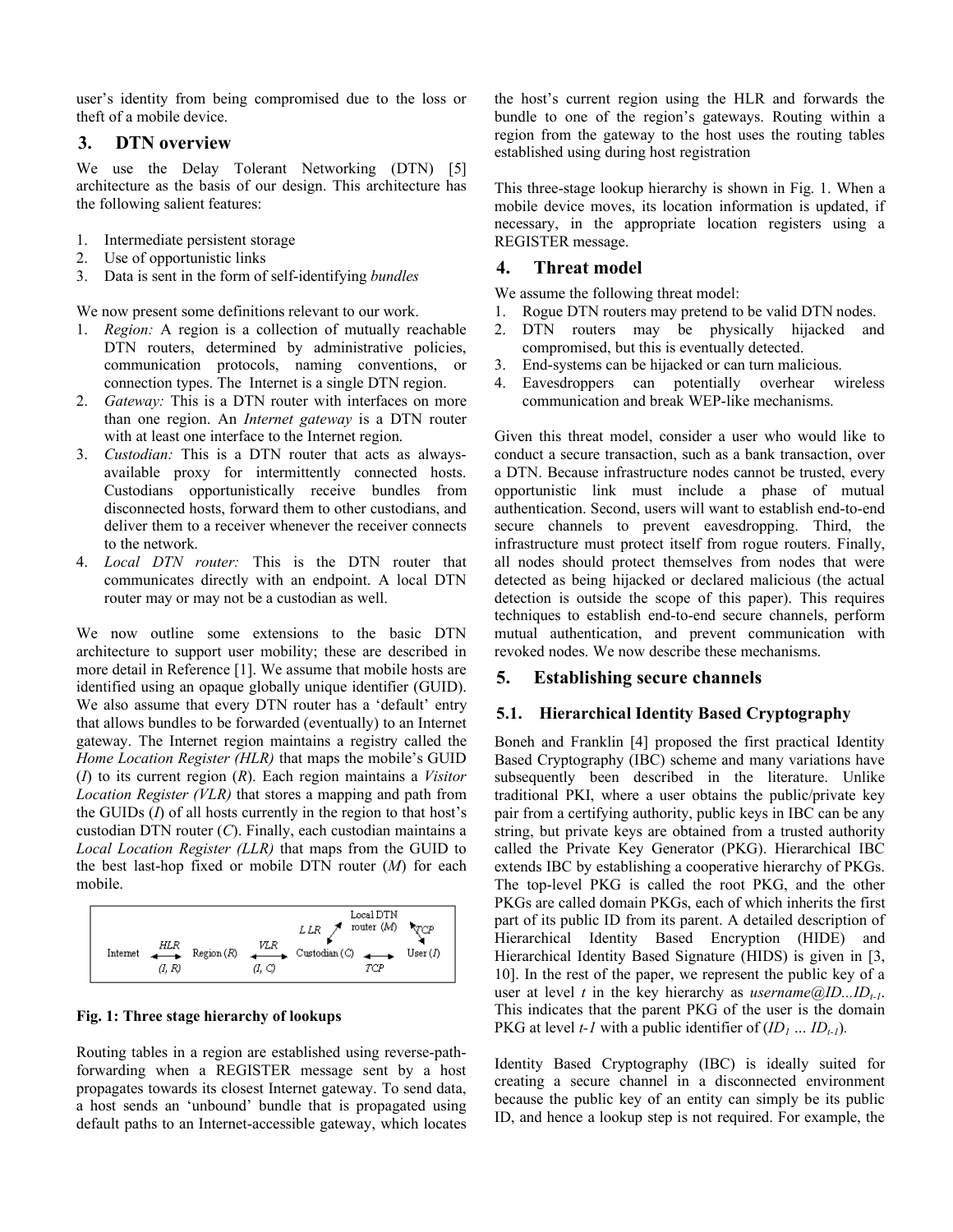public ID for a user can be the email address of the user itself. Another advantage is that the possession of a valid private key implies that the certification authority has certified the identity. Therefore, a valid signature serves as an assurance of authentication. Finally, a user can freely self-generate certificates signed with its private key that are universally verifiable.

It is well known that HIBC suffers from lack of forward secrecy, meaning that the compromise of a key can compromise earlier transactions as well, which were conducted using that key. A forward-secure HIBC scheme is proposed in [8]. We propose a simpler algorithm for forwardsecure HIBC in Section 5.4.



**Fig. 2: Hierarchy of layout of regions**

HIBC also suffers from the problem that if a PKG is compromised then it can yield all the private keys generated for lower level PKGs and users, which can be maliciously used to decrypt messages. A combination of IBC and PKI in [7] has been shown to avoid this problem, but the scheme cannot be used in a DTN [10]. In this paper, we assume that the PKG nodes are trusted and cannot be compromised. We are investigating alternative solutions to this problem in ongoing work.

# **5.2. Using HIBC in DTN**

We incorporate HIBC into DTN as follows: As shown in Fig. 2, an arbitrary tree-like hierarchy is imposed on the DTN regions, based on administrative structures and policies. Each provider maintains its own top-level PKG, preferably in its partition of the DTN Internet region. Every sub region has its own domain-level PKG; alternatively, location registers in the sub-region should be able to default-route key pair requests to a parent PKG. A user can request a public ID and private key either from his nearest regional PKG (for instance, user *U*@R1.H1.P shown in Fig. 2, requests his public ID from the PKG in sub-region *R1.H1.P*), or directly from the toplevel PKG. The procedure of acquiring public-private key pairs is explained below in Section 5.3, and needs to be executed only once for new users who need a DTN identity. Each DTN router also maintains a unique identity for itself. The public ID for a DTN node in the region *R1.H1.P* can be written as *DTN-IPaddress@R1.H1.P.*

HIBC allows the creation of an end-to-end secure channel: the sender encrypts all data with the public key of the recipient, and the data can be decrypted only by the recipient. This provides confidentiality, integrity, and authenticated access. Besides allowing end-to-end secure channels, HIBC also protects the infrastructure from a class of attacks on the location management subsystem. Recall that a mobile host sends control messages whenever it changes its location. We use HIDS between the mobile host and the location registers being updated. This ensures safety from fabrication of control messages, redirection attacks, and the creation of dead-ends by unauthorized updating of location registers.

Finally, custodians in DTN send messages to the end-systems when custody has been transferred. We require custodian DTN nodes to sign these messages for the bundles that they take custody of ensuring safety from spoofing. End users can store these acknowledgements for auditing. Since the HIDS scheme itself ensures non-repudiation, the audit logs can be used as proof of custody transfer.

# **5.3. Establishment of system parameters**

IBC requires each new user to obtain a public-private key pair from the top-level or a domain-level PKG. Users can form their public ID by concatenating a desired user-name with the region name (*U@R1.H1.P*) of a domain PKG, or can request the root PKG to use any well-known ID like their email address as their public key. PKGs then push the new private keys to the users. Once the mobile host acquires the key pairs, it does not need to initiate any more interactions with the PKG, and only relies on the PKG to *push* time-based keys on a scheduled basis (see Section 7).

A new user that is directly connected to the PKG obtains its private/public key pair by communicating with the PKG over a standard secure channel mechanism like SSL. However, if the new user is in a disconnected region, it cannot communicate with the PKG. How then should it obtain its keys? We show this process in Fig. 3. We propose that USB storage devices (such as the popular '*USB keys*') be used by the PKG to distribute keys through authorized distribution agents to disconnected end users. For instance, these preloaded USB keys could be given to a kiosk operator who authenticates a user first-hand and then hands over a USB key (similar to the way SIM cards are handed out for cell phones today). These storage devices carry a pair of (*UID, Symmetric key*) that has been generated by the PKG. During setup time users encrypt their desired public ID or username with the symmetric key found on the USB storage device and send it to the PKG, along with the ID of the symmetric key. The PKG looks up this ID to decrypt the message and determine the user's public key. It then computes the public-private key pairs for the mobile host and sends them back to the user encrypted on the same symmetric key. Because the symmetric key is a one-time secret shared only by the new user and the PKG, this assures the security of this communication. To prevent the kiosk operator from tampering with the USB storage device, the device itself can be wrapped in a tamper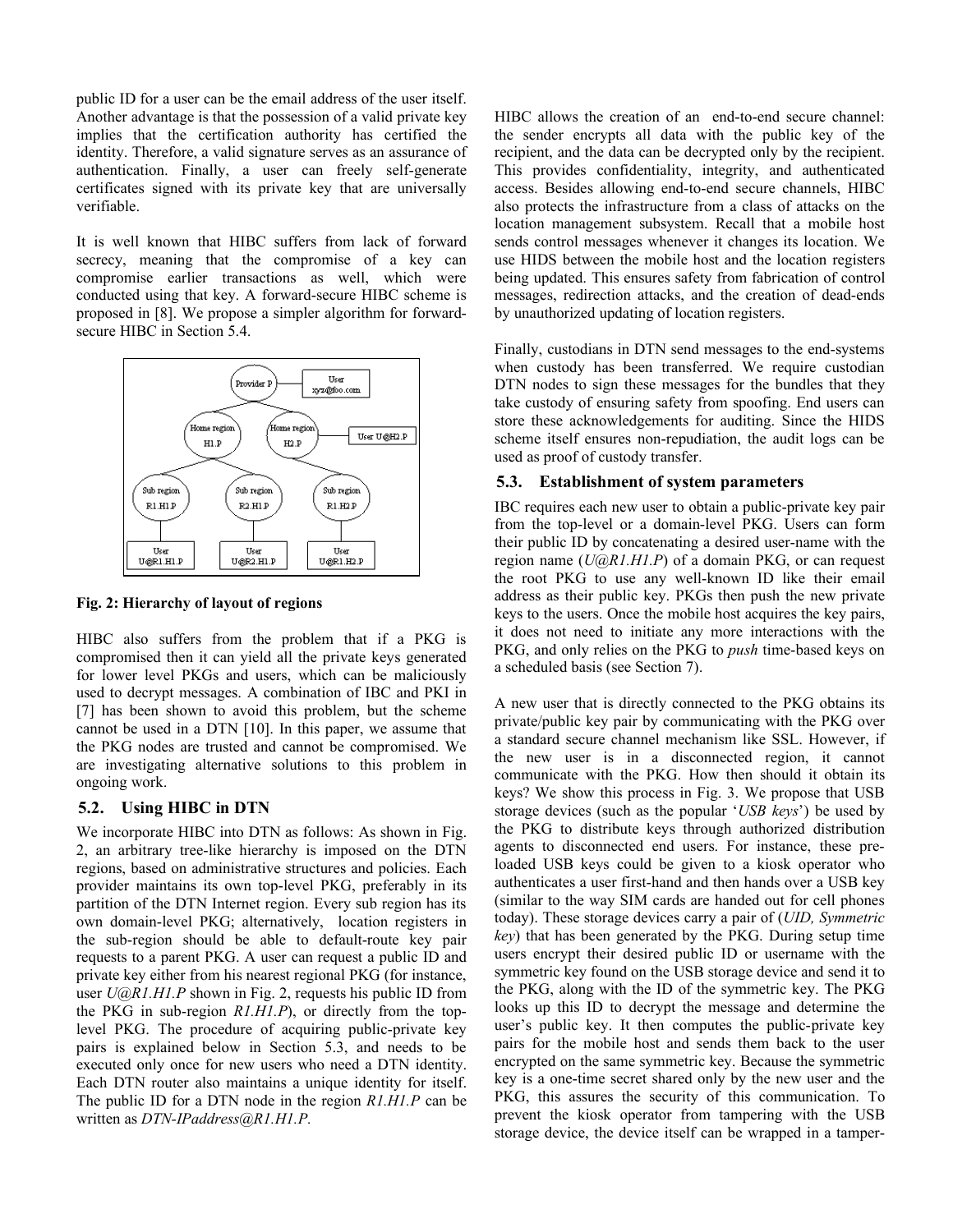resistant package (such as a sealed cellophane wrapper), which can be verified by visual inspection.

Note that because we require an authorized agent to distribute the USB keys, we assume that if a user desires to use a wellknown ID like his email address as his public ID, then the authorized agent can verify that the email address being requested by the user is indeed the user's own email address.

Note that a new user is actually unreachable because no location table entries exist for that node's UID! How can the PKG send a reply to this user? If we allowed temporary unverified entries in the location registers, we would open a security hole that could be used for a DoS attack. So, for this special case, we use source routing. Specifically, when the new user's message is sent to the PKG, it accumulates a certified route. The PKG simply reverses this route and source routes this reply. This allows the new user to be added to the network without trust violations. Once the user is added, it can REGISTER its location with a signed message.



**Fig. 3: Establishment of security parameters for new users**

## **5.4. Preventing identity theft due to loss of mobile devices**

Users will generally access the DTN infrastructure through mobile devices like cell phones and PDAs. However, such devices can be easily lost, which also implies a loss of the identity. Our solution is to never keep the actual private key on the PDA, but to extend the key hierarchy by another level that is time-based. In other words, public and private keys for  $(ID<sub>1</sub> ... ID<sub>t</sub>)$  are extended to  $(ID<sub>1</sub> ... ID<sub>t</sub> Date)$ . Note that this method of generating time-based keys is different from the key-revocation method explained in Section 7. Here, the tree is extended an additional level  $(ID_1 ... ID_t \rightarrow ID_1 ... ID_t Date)$ 

which can be done by the user acting as a PKG for itself, but in the key-revocation method the public key is changed by concatenating a timestamp  $(ID_1 \dots ID_t \rightarrow ID_1 \dots Data\text{-}ID_t),$ and hence this can be done only by the actual PKG. Furthermore, the granularity of change is likely to be finer for local time-based keys.

These time-based keys are generated for each new day in a secure location, such as on a desktop, and downloaded to the PDA periodically, say every few days. Thus, even if the PDA is lost, an intruder will gain access for only a limited amount of time (i.e until the keys on the PDA remain valid). Even this access can be prevented by prompt action to quarantine all resources belonging to the user till the time-based keys have expired. The advantage with time-based keys is that the duration of compromise is limited. We believe this is an adequate practical solution for forward secrecy in IBC systems.

#### **6. Mutual authentication**

We now consider the case when a local DTN router meets a disconnected node. How can the two nodes mutually authenticate themselves? Two cases arise:

**6.1.** If the local DTN router belongs to the same provider as that of the user, a 1.5 RTT challenge-response protocol is used to verify the authenticity of the user and the local DTN router [13].

- a. User  $\rightarrow$  Local Router: Pub<sub>DTN</sub> (nonce<sub>1</sub>, Pub<sub>User</sub>)
- b. Local Router  $\rightarrow$  User:Pub<sub>User</sub> (nonce<sub>1</sub>, nonce<sub>2</sub>)
- c. User  $\rightarrow$  Local Router: nonce<sub>2</sub>

This protocol verifies that both the user and the DTN router are who they claim to be, and they possess valid private keys because they are able to decrypt each other's random messages. The infrastructure is assumed to belong to a Trusted Computing Base (TCB), and hence it relies on the ingress Local DTN router to authenticate the user. Per-hop authentication can also be done if there is a high risk of the ingress routers to get compromised, and to push fake traffic into the network. In addition, all DTN nodes have the *"DTN"* string as a prefix in their public ID, which can be used as an additional safeguard.

**6.2.** The local DTN router can also belong to some other provider referred to as the *roaming provider*. This can occur if a bus drives past a PDA in a remote region, or if the PDA is taken into a remote kiosk, where the bus and the kiosk belong to a provider other than the home provider of the user. There are two cases in such a scenario:

#### **6.2.1. If guest access is allowed**

We explain this through an example illustrated in Fig. 4 that uses the notion of chains of trust. It illustrates a scenario where Bob, who is a user of provider P1, roams to access service from a kiosk that is owned by provider P2. To authenticate Bob, the kiosk uses P1's system parameters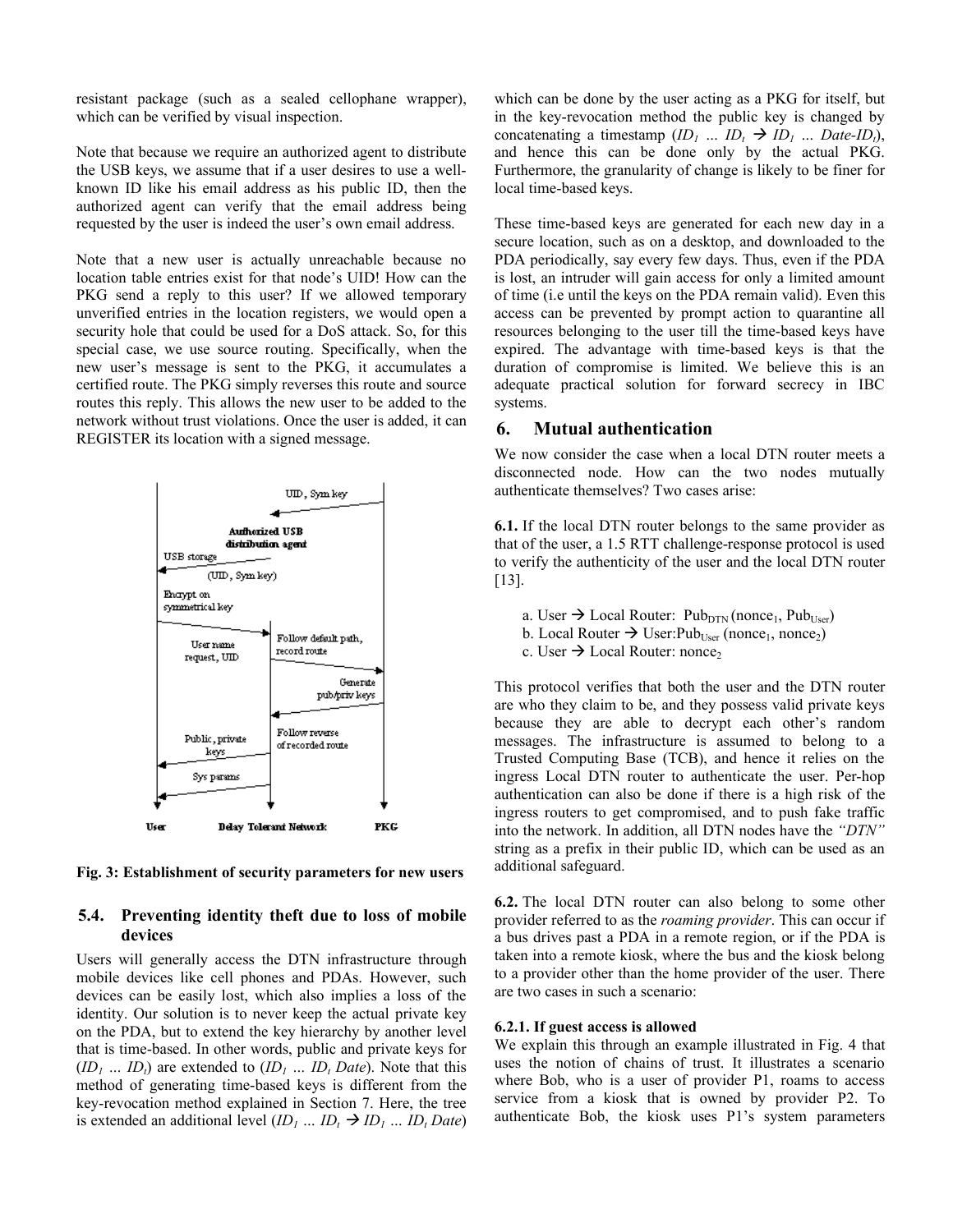signed by P2, and Bob's public key signed by P1. Since the kiosk trusts P2, it infers that P2 has allowed access to P1's users because P2 signed the system parameters of P1. Now, since Bob is a valid P1 user, hence the kiosk grants access to Bob through the chain of trust. Similarly, Bob verifies that he can trust P2's kiosks by looking at P2's system parameters signed by P1, and the kiosk's public key signed by P2. This shows that our scheme works well despite the entities being disconnected from each other. Note that HIBC is not necessarily required for this scheme, and PKI is usable as well.

The mechanism for authentication and billing is as follows.

*i.* We slightly modify steps (a, b) in the 1.5 RTT challenge-response protocol shown earlier for the single provider case. As explained in the example above, along with their respective public keys, both entities also furnish their respective system parameters signed by a well-known signing authority like Verisign, or signed by the correspondent entity's home provider. Once the system parameters have been negotiated and verified, the same protocol can be used to authenticate both parties.

*ii.* Authentication tokens are created and signed by users through HIDS for each bundle or group of bundles. These tokens contain the user identifier, roaming provider identifier, and the identifier number of the bundles. The signed tokens and the bundles are sent by the end-host to the local DTN router of the roaming provider.

*iii.* The roaming provider verifies that the identifier numbers of all the bundles are included in the token, and sends a signed acknowledgement back to the user. Note that both entities can sign the tokens on their own respective private keys, and the signatures can then be verified by the correspondent entity irrespective of whether it belongs to another provider.

*iv.* The tokens are then relayed to the home provider by the roaming provider in order to impose charges on the user.

*v.* The signed tokens prevent any tampering attacks before presenting the tokens to the home provider. To avoid replay attacks, all authentication tokens carry the sequence number specified by the user as well. The roaming providers have to be careful in collecting and ordering the tokens according to the sequence number before submitting them to the home provider.

*vi.* The user stores the signed acknowledgement for auditing purposes to detect incorrect billing.

*vii.* This is to support a 'guest access' method to allow data based *post-payment* of roaming services [10].

Note that the above mechanism can be used only for sending data through a roaming provider's network. However, if data needs to be received in a roaming provider's network as well, then appropriate routing tables need to be set up in the roaming HLR, VLRs, and LLR as well. This can be achieved if the user is granted a temporary time-based identity by the local DTN router in the roaming network and is similar to the roaming token method explained next.

#### **6.2.2. If roaming tokens are granted in advance**

In this scheme, the soon-to-be-mobile user is given, in advance, a time-based private key and system parameters of a roaming provider. The can be done through an initial interfederated secure communication between the user and the home provider, and the home provider and the roaming provider. The same 1.5 RTT challenge-response protocol is then used for authentication purposes between the roaming user and the local DTN router of the third-party provider. The temporary identity is used to set up routing tables in the roaming provider's network, so that the user can even receive data in the roaming network. The roaming token method is meant to support data based *pre-payment* of roaming services.



### **Fig. 4: Chain of trust**

#### **6.3. Mutual authentication of routing information**

We can use HIBC to guarantee authenticity of routing information given to a mobile host by a mobile local router. Note that the information required by the user consists of the identity of the custodians that the mobile DTN router visits, the regions of these custodians, and routing and scheduling information of the mobile DTN router. We ensure that this information is correct and up-to-date by double signing tuples of *(Information, Custodian DTN node, Mobile local DTN router, Current time)*, first by the custodian DTN node, and then by the mobile DTN router (For example, the signature may look like  $Pvt_{\text{Custodian-DTN}}$  (Pvt<sub>Mobile-DTN</sub> (Information, *Custodian-DTN@R1.H1.P, Mobile-DTN@R1.H1.P, Time))*). The double signing and embedding of identities of the DTN nodes within the tokens makes the scheme secure against imposter attacks even if some eavesdropper or rogue DTN router intercepts the signed tuples and tries to replay them.

## **7. Distributed key revocation**

Instead of using CRLs, we use time-based keys [2] for revoking the rights of compromised infrastructure nodes and malicious users. We assume that clocks of all the entities are synchronized within a small margin of error. Shortly before the end of a *refresh interval*, a PKG updates every endpoint with new timestamped private keys. The refresh interval should be much larger than the allowed margin of errors in clock synchronizations. The interval can be interpreted as representing a tradeoff between the scalability of refreshes and the level of security needed, with a faster refresh implying